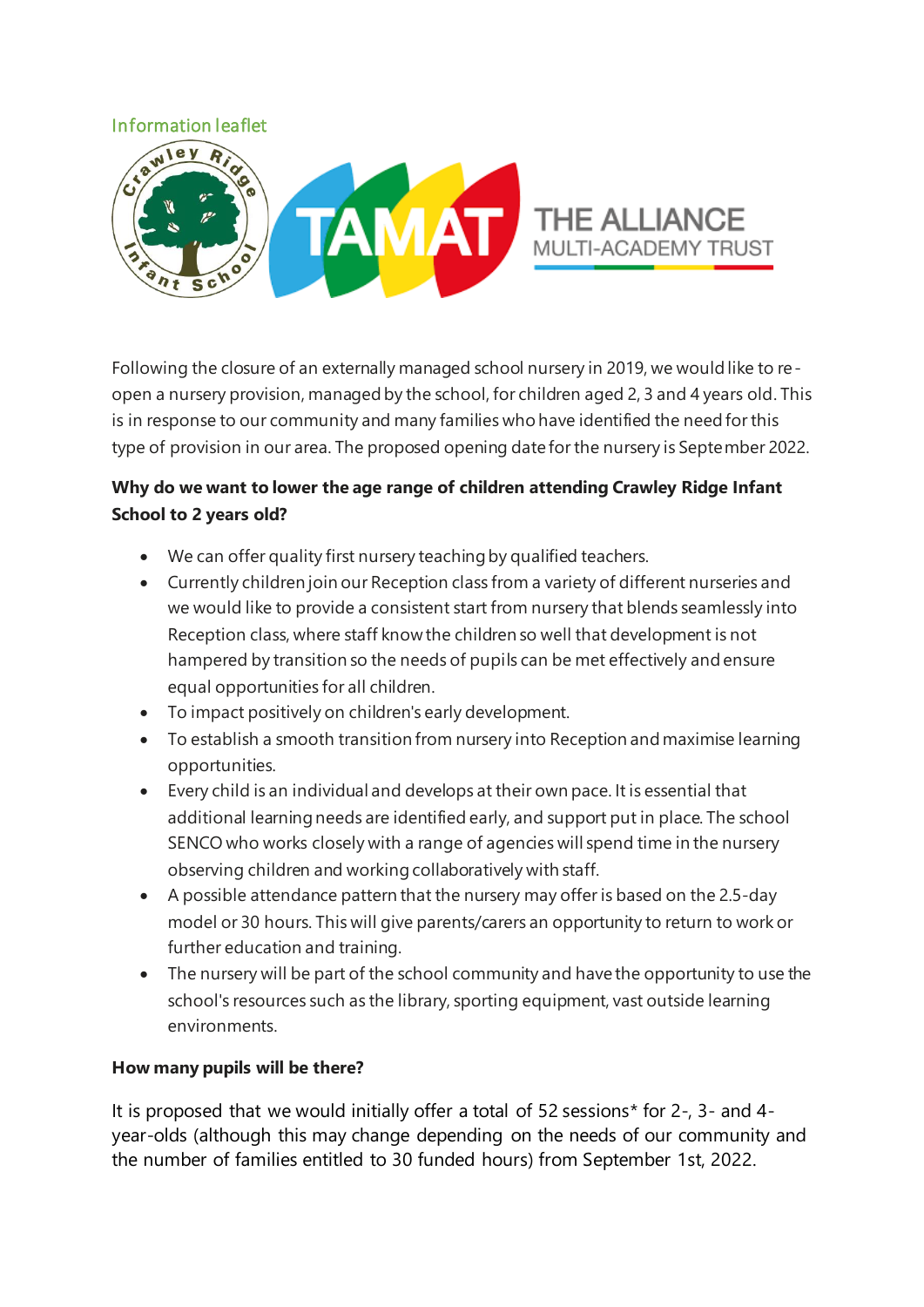*\*Full-time children account for 2 sessions per day, one in the morning and one in the afternoon.* 

### **What age children will we admit?**

2, 3 and 4 years old.

### **What style of teaching will we use?**

The teaching in the nursery will be driven by the EYFS (Early Years Foundation Stage) and safeguarding the children will be of paramount importance. We will timetable plenty of discovery, free flow and child led activities that incorporate a range of exploration, experimentation and opportunities for age-appropriate risk taking. It is likely that the nursery will follow Anna Ephgrave's scheme of work called 'In the moment planning'. This allows for children to lead their own learning based upon their own interests.

### **Additional information**

### **Would there be a negative impact on local schools and nurseries?**

All local schools, nurseries and other interested clubs and groups have been informed of the nursery proposal and are invited to share their thoughts through communication with the school. As a school, we have received many enquiries regarding our proposal and the need for children to join our school from the age of three or younger.

#### **Would there be an impact on parking and traffic in the immediate area?**

We anticipate that many of the children that would attend the nursery would be those with siblings already at Crawley Ridge Infant School. Our school had a nursery for many years before 2019 and traffic surveys conducted made no recommendations for change. However, if the consultation highlights traffic as an area of concern we will employ the specialist services of a traffic consultant to help us manage this issue.

#### **Does the school have sufficient expertise?**

Yes, we believe we do. We are committed to utilising all the resources available to us to ensure the nursery meets and exceeds the expectations of all involved. We already have a team of passionate, dedicated staff in our school, and we will also be able to draw upon the expertise from the following:

- Headteacher with many years' experience leading state nurseries.
- The Alliance Multi-Academy Trust
- Local schools and nurseries
- Surrey County Council Early Years team